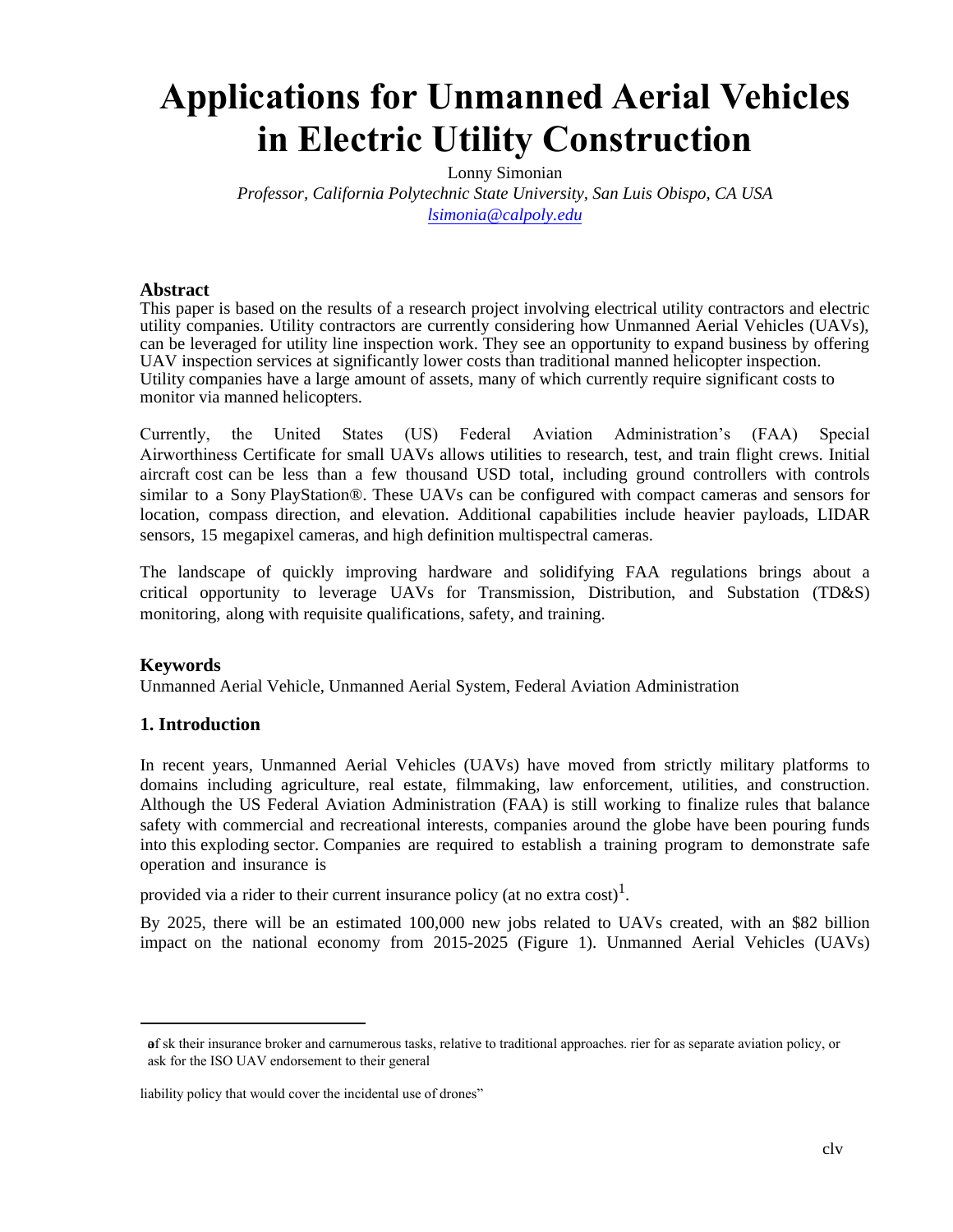

**Figure 1: Global Aerial Drone Market** 

# **2. Current State of UAV Capabilities**

#### **2.1 Literature Review**

A recent issue of Constructor magazine (Herbert 2015) reported that there is great potential for the use of UAVs on construction jobsites for many applications, including up-close inspections of energized lines, thermal imaging, general Maintenance and Operations (M&O), and storm damage assessment; all without the use of major equipment (bucket trucks, helicopters, etc.) and with no impact on the environment. Other opportunities include generating marketing materials and aerial views of installations to augment utility maps and records. Previously, the FAA restricted UAV use to experimental or exceptional purposes, however, in February of 2015 the agency proposed a rule to allow UAVs for "non-recreational operation" under certain conditions. The agency has also proposed a "more flexible" framework for UAVs less than 4.4 pounds, which would be the case for aerial inspection work.

An Electric Power Research Institute (EPRI) report (Phillips 2008), states that "Technology developments in sensors, robotics, unmanned vehicles, satellite and wireless data communications could be leveraged to enable the development of an effective automated inspection system for transmission line/tower monitoring applications." The report further conceptualizes the instrumentation of electric power utility towers with sensor technology designed to increase the efficiency, reliability, safety, and security of electric power transmission.

Vukojevic (2016) states that there are three pillars of implementation of small Unmanned Aerial Systems (sUAS): the safety aspect, operational excellence, and the business case aspect. As the emerging technology manager at Duke Energy, Vukojevic spearheaded a sUAS pilot project with two objectives: 1. understand the capabilities of different vertical takeoff and landing platforms, and 2. Understand the fixed-wing *Puma* platform manufactured by AeroVironment along with advanced payloads. The pilot program performed coal pile inspection, vegetation management, and assessed military-grade versus commercial-platforms.

Hickman (2015) proposes many commercial uses for drones within several market areas, including construction, energy, insurance, real estate, research, and retail delivery. Specific applications include monitoring and documenting project progress; inspection of pipelines, utility lines, and other infrastructure; inspection of operational assets; surveying and assessing site risks; assessment with site surveys; collection of climactic data; and delivery of purchases within a specified radius.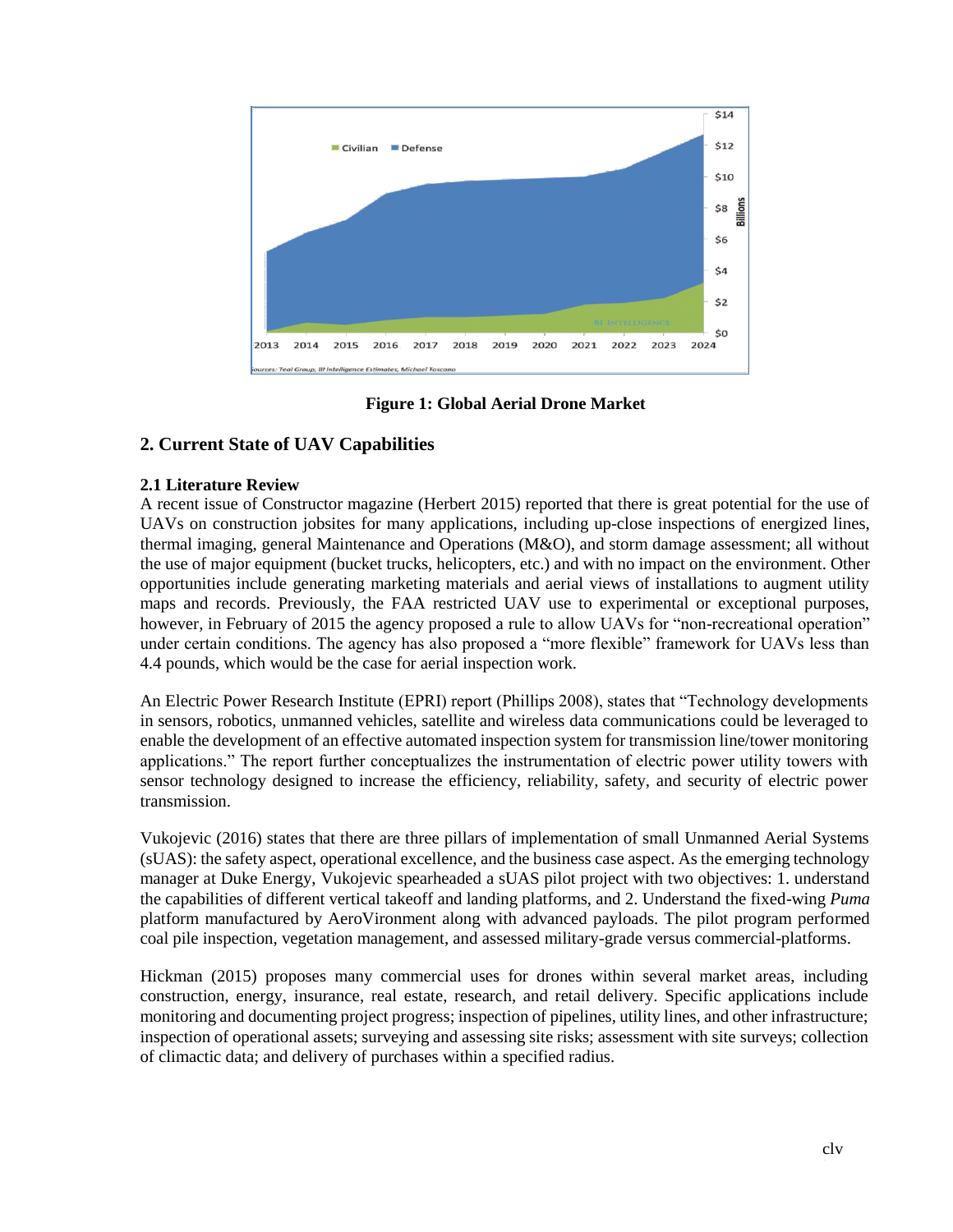An international perspective (Transpower New Zealand Ltd. 2015), categorizes Remotely Powered Aircraft Systems (RPASs) into two classes, line-of-sight operations and beyond line-of-site operations. Potential applications include visual inspection, corona detection, thermal inspection, under-build inspection, and vegetation management.

Soar Environmental Consulting, Inc. near Fresno, CA offers environmental inspections utilizing UAVs (Witcher 2015). The company's CEO states that California hydroelectric assets must be inspected twice a year, and that UAVs provide a safer and more efficient alternative to a manned hike via a nearly vertical ascent.

#### **2.2 Analysis of Current, Popular UAV Suppliers and Models**

An abbreviated list of commercial platforms costing less than \$5,000 USD is presented in Table 1. The three main differentiators between the platforms are 1) range of communication, 2) flight time, and 3) load/platform capabilities. There are anticipated near-term improvements to all three of these capabilities.

| <b>Manufacturer</b> | <b>Model</b>                        | <b>Price</b><br>(USD) | Payload                     | <b>Customizable</b><br>Payload? | Flight<br><b>Time</b><br>(minutes) | <b>General Notes</b>                                                            |
|---------------------|-------------------------------------|-----------------------|-----------------------------|---------------------------------|------------------------------------|---------------------------------------------------------------------------------|
| Yuneec              | Typhoon<br>4Κ                       | \$900                 | 4K<br>camera                | N <sub>o</sub>                  | 25                                 |                                                                                 |
| <b>DJI</b>          | Phantom 4                           | \$1,400               | 4K<br>Camera                | N <sub>o</sub>                  | 28                                 | Limited Sense &<br>Avoid<br>Technology                                          |
| 3D Robotics         | Solo<br>(Enterpris<br>e<br>Edition) | \$2,649               | Go Pro                      | Multiple<br>Cameras             | 20-25                              | US Made,<br>Mapping Software<br>Included                                        |
| <b>DJI</b>          | Matrice<br>100                      | \$4,300               | FLIR/<br><b>DSLR</b>        | Yes                             | 40                                 | Vision Processing,<br>360 degree<br>obstacle<br>avoidance, FLIR<br>Options      |
| <b>DJI</b>          | Inspire<br>Pro                      | \$4000<br>$+$         | 360, 3<br>axis 4k<br>Camera | Yes                             | 15                                 | Similar to Inpsire<br>1 but with<br>upgraded gimbal,<br>camera, and<br>controls |
| <b>DJI</b>          | S1000                               | \$4000<br>$^{+}$      | <b>DSLR</b><br>Camera       | Yes                             | 15                                 |                                                                                 |

**Table 1: UAV Capabilities – Abbreviated Chart**

Communication is typically limited by line of sight. Satellite communication is possible for higher-end platforms and there have been proposals for other communication capabilities, e.g., using the cell-phone network. However, current Section 333 rules require that all UAS operate within visual line of sight of the pilot.

Flight time is limited by battery capabilities and weight. Industry has long recognized battery capacity as a limiting factor for many applications (e.g., notebook computers) but significant improvements have not been forthcoming. There have been recent successful flights of research vehicles that use fuel cells, however.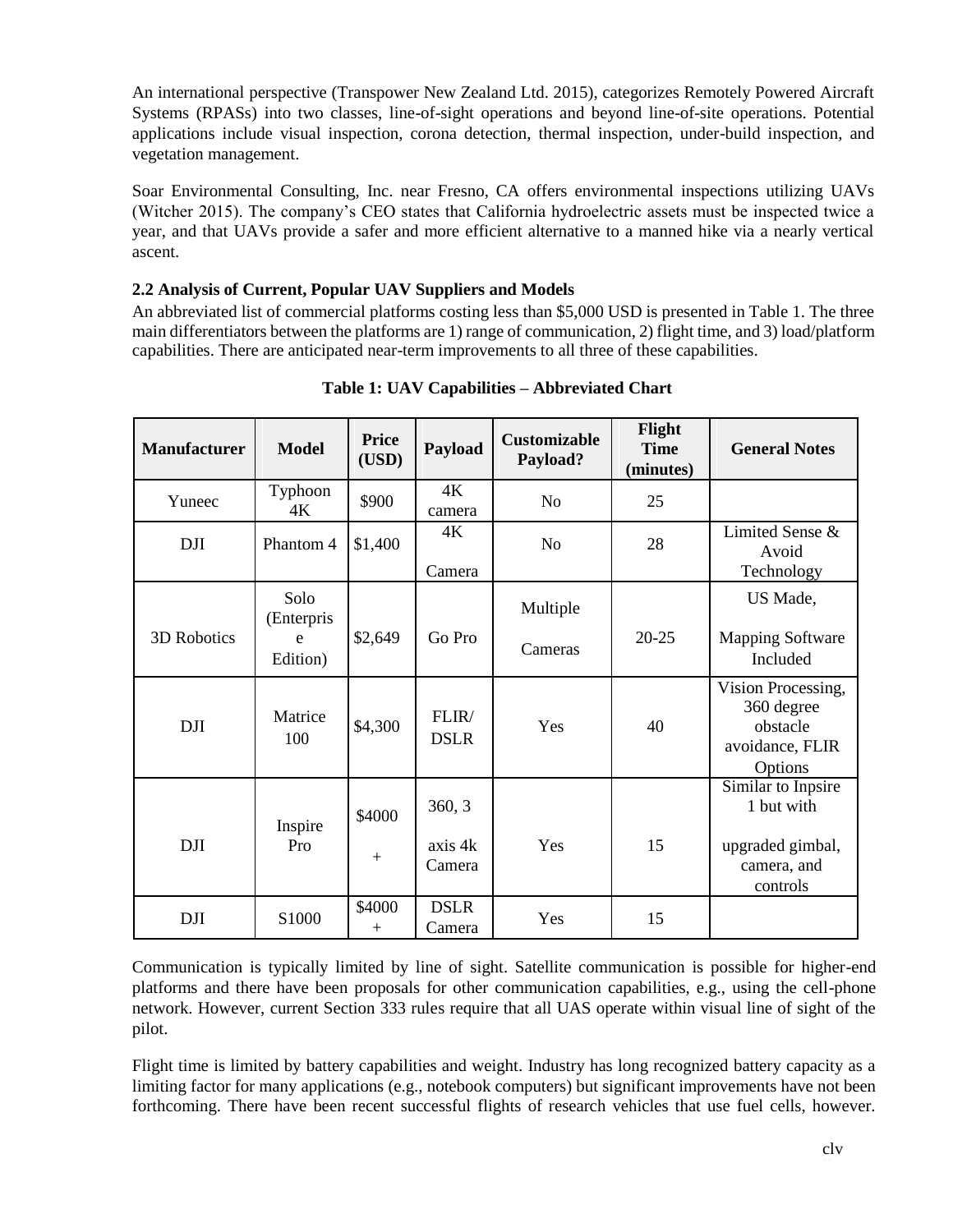Hopefully such batteries will come to the commercial market in the next few years, potentially improving flight times by an order of magnitude.

Novel platform capabilities are constantly being implemented, from the ability to mount new types of cameras and sensors to the ability to interact with the environment, such as manipulating small objects or drawing water samples from a lake. It is likely many of the most revolutionary improvements will be in this area as research and industry finds new tasks that can be accomplished with low weight, low power sensors/actuators. One recent improvement is to use sensors for better situational awareness - to reduce the risk of collisions – the DJI Phantom 4 is the first to provide a rudimentary version of such a system.

### **3. Review of US UAS Legislation for Permitted Uses**

Legislation is changing rapidly to meet the growing needs of the UAS market. In 2015, 45 states considered 168 bills related to drones. Twenty states–Arkansas, California, Florida, Hawaii, Illinois, Louisiana, Maine, Maryland, Michigan, Mississippi, Nevada, New Hampshire, North Carolina, North Dakota, Oregon, Tennessee, Texas, Utah, Virginia and West Virginia–passed 26 pieces of legislation.

During the first half of 2016, at least 41 states have considered legislation related to UAS<sup>2</sup>. Fourteen states– Alaska, Arizona, Idaho, Indiana, Kansas, Louisiana, Oklahoma, Oregon, Rhode Island, Tennessee, Utah, Vermont, Virginia and Wisconsin–have passed 26 pieces of legislation (Table 2). This is the same amount of legislation passed as all of 2015.

| <b>State</b> | <b>Bill</b> | <b>Summary</b>                                                                                                                                                                                                                                                                                                                                                                                                                                                                                                                                   |
|--------------|-------------|--------------------------------------------------------------------------------------------------------------------------------------------------------------------------------------------------------------------------------------------------------------------------------------------------------------------------------------------------------------------------------------------------------------------------------------------------------------------------------------------------------------------------------------------------|
| Alaska       | HB 256      | Requests the Department of Fish & Game evaluate the use of UAS for aerial<br>survey work and report findings related to safety and cost-savings compared to<br>manned aircraft.                                                                                                                                                                                                                                                                                                                                                                  |
| Arizona      | SB 1449     | Prohibits certain operation of UAS, including operation in violation of FAA<br>regulations and operation that interferes with first responders. The law prohibits<br>operating near, or using UAS to take images of, a critical facility. It also<br>preempts any locality from regulating UAS.                                                                                                                                                                                                                                                  |
| Idaho        | SB 1213     | Prohibits the use of UAS for hunting, molesting or locating game animals,<br>game birds and furbearing animals.                                                                                                                                                                                                                                                                                                                                                                                                                                  |
| Indiana      | HB 1013     | Allows the use of UAS to photograph or take video of a traffic crash site.                                                                                                                                                                                                                                                                                                                                                                                                                                                                       |
|              | HB 1246     | Prohibits the use of UAS to scout game during hunting season.                                                                                                                                                                                                                                                                                                                                                                                                                                                                                    |
| Kansas       | SB 319      | Expands the definition of harassment in the Protection from Stalking Act to<br>include certain uses of UAS.                                                                                                                                                                                                                                                                                                                                                                                                                                      |
|              | SB 249      | Appropriates funds that can be used to focus on research and development<br>efforts related to UAS by state educational institutions. The law specifies a<br>number of focuses for the research, including the use UAS for inspection and<br>surveillance by the department of transportation, highway patrol and state<br>bureau of investigation. It requires that the director of UAS make<br>recommendations regarding state laws and rules that balance privacy concerns<br>and the need for "robust UAS economic development" in the state |
| Louisiana    | SB 73       | Adds intentionally crossing a police cordon using a drone to the crime of<br>obstructing an officer. Allows law enforcement or fire department personnel to<br>disable the UAS if it endangers the public or an officer's safety.                                                                                                                                                                                                                                                                                                                |
|              | HB 19       | Prohibits using a drone to conduct surveillance of, gather evidence or collect<br>information about, or take photo or video of a school, school premises, or<br>correctional facilities. Establishes a penalty of a fine of up to \$2,000 and up to                                                                                                                                                                                                                                                                                              |

#### **Table 2: 2016 UAS State Legislation**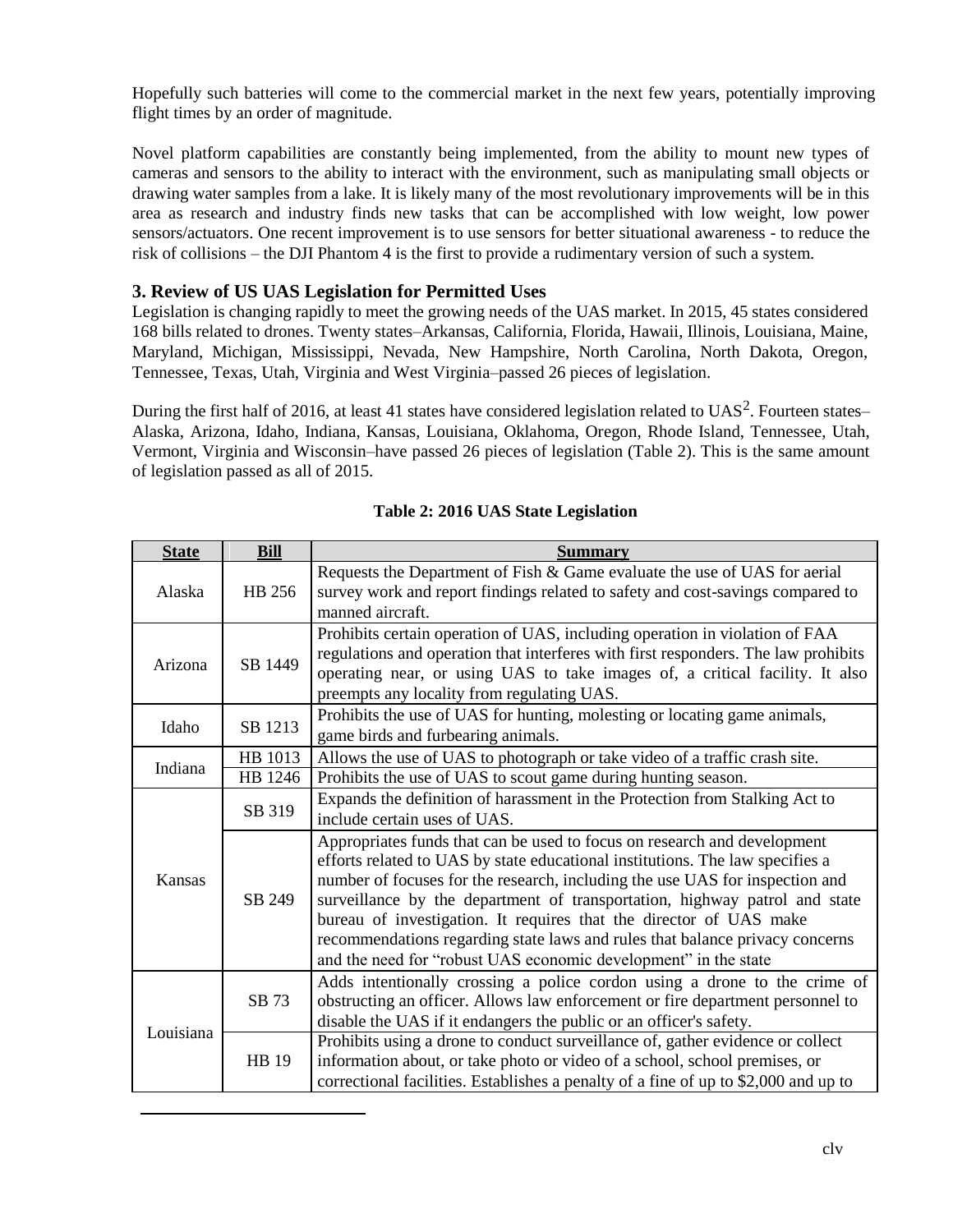<sup>2</sup> http://www.ncsl.org/research/transportation/current-unmanned-aircraft-state-law-landscape.aspx (National Conference of State Legislatures, accessed July 19, 2016)

| <b>State</b> | <b>Bill</b>  | <b>Summary</b>                                                                    |
|--------------|--------------|-----------------------------------------------------------------------------------|
|              |              | six months in jail.                                                               |
|              | HB 335       | Authorizes the establishment of registration and licensing fees for UAS, with a   |
|              |              | limit of \$100.                                                                   |
|              | HB 635       | Adds the use of UAS to the crimes of voyeurism, video voyeurism and peeping       |
|              |              | tom.                                                                              |
|              | SB 141       | Specifies that surveillance by an unmanned aircraft constitutes criminal trespass |
|              |              | under certain circumstances.                                                      |
| Oklahoma     | HB 2599      | Prohibits the operation of UAS within 400 feet of a critical infrastructure       |
|              |              | facility, as defined in the law.                                                  |
|              | HB 4066      | Modifies definitions related UAS and makes it a class A misdemeanor to            |
|              |              | operate a weaponized UAS. It also creates the offense of reckless interference    |
|              |              | with an aircraft through certain uses of UAS. The law regulates the use of        |
| Oregon       |              | drones by public bodies, including requiring policies and procedures for the      |
|              |              | retention of data. It also prohibits the use of UAS near critical infrastructure, |
|              |              | including correctional facilities.                                                |
|              | SB 5702      | Specifies the fees for registration of public UAS.                                |
| Rhode        | HB 7511/     | Gives exclusive regulatory authority over UAS to the state of Rhode Island and    |
| Island       | SB 3099      | the Rhode Island Airport Corporation, subject to federal law.                     |
|              | SB 2106      | Creates the crime of using a drone to fly within 250 feet of a critical           |
|              |              | infrastructure facility for the purpose of conducting surveillance or gathering   |
|              |              | information about the facility.                                                   |
| Tennessee    | HB 2376      | Clarifies that it is permissible for a person to use UAS on behalf of either a    |
|              |              | public or private institution of higher education, rather than just public        |
|              |              | institutions.                                                                     |
|              | HB 126       | Makes it a class B misdemeanor to operate a UAS within a certain distance of a    |
| Utah         |              | wildfire. It becomes a class A misdemeanor if the UAS causes an aircraft          |
|              |              | fighting the wildfire to drop a payload in the wrong location or to land without  |
|              |              | dropping the payload. It is a third degree felony if the UAS crashes into a       |
|              |              | manned aircraft and a second degree if that causes the manned aircraft to crash.  |
|              | SB 155       | Regulates the use of drones by law enforcement and requires law enforcement       |
| Vermont      |              | to annually report on the use of drones by the department. It also prohibits the  |
|              |              | weaponization of drones.                                                          |
| Virginia     | HB 412       | Prohibits the regulation of UAS by localities.                                    |
|              | HB 29 &      | Appropriate funds to Virginia Tech for UAS research and development.              |
|              | <b>HB</b> 30 |                                                                                   |
| Wisconsin    | SB 338       | Prohibits using a drone to interfere with hunting, fishing or trapping.           |
|              | AB 670       | Prohibits the operation of UAS over correctional facilities                       |

# **4. UAV Platform Capabilities and Best Management Practices**

A UAV program should consider the means of data collection, processing, and visualization, see Figure 2.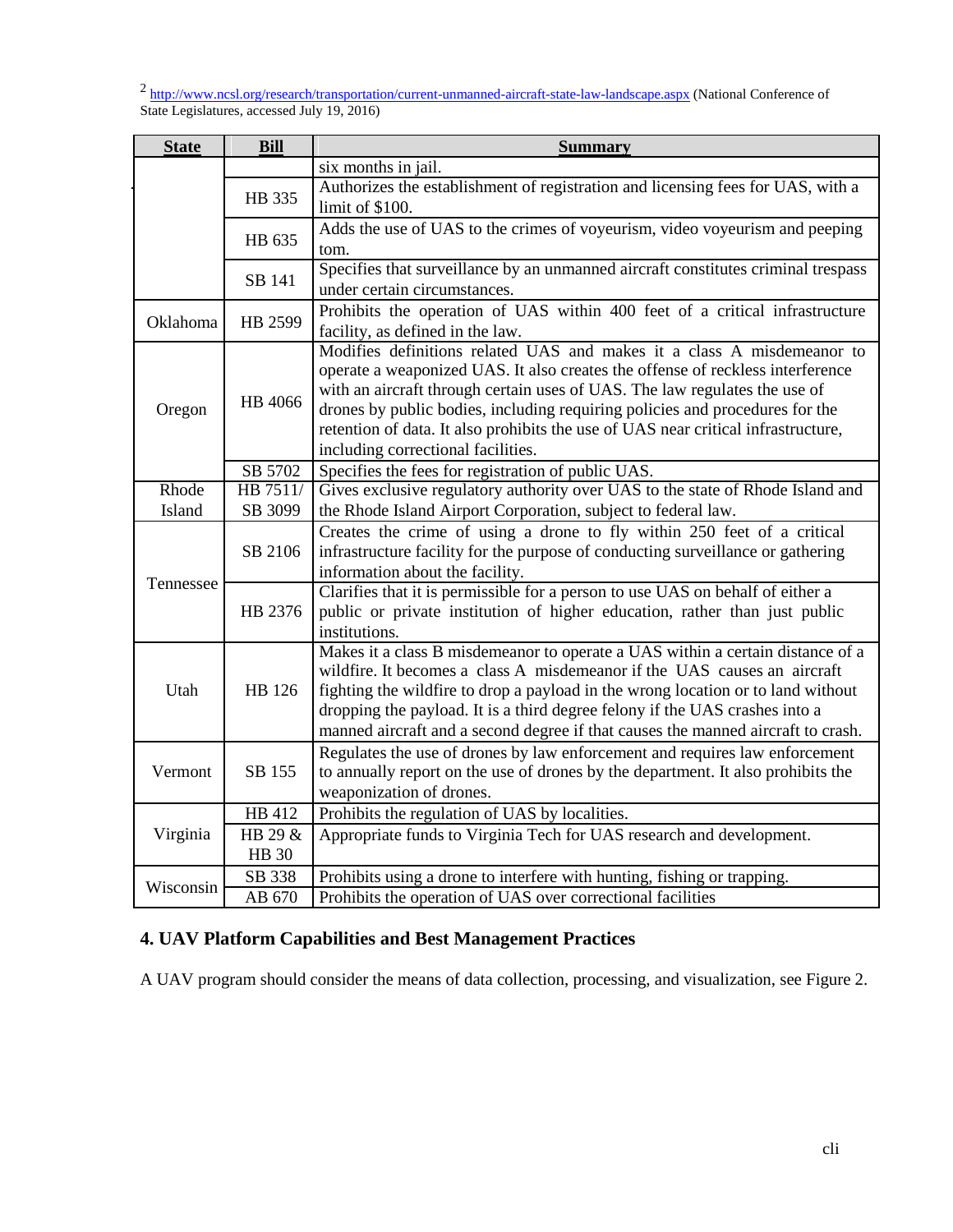

**Figure 2: UAS Program Vision – Beyond the UAV and Sensors**

# **4.1 Sample Optical Inspections**

# **4.1.1 Pole Top Inspections**

Pole Top Inspections could include an identification of pole/structure condition/deterioration, pole attachments, or assessment of hardware/equipment condition (Figure 3).



**Figure 3: Pole Top Inspections**

# **4.1.2 Distribution Line Inspections**

Distribution Line Inspections could include monitoring a circuit after a fault to identify any abnormalities or defects with equipment (Figure 4).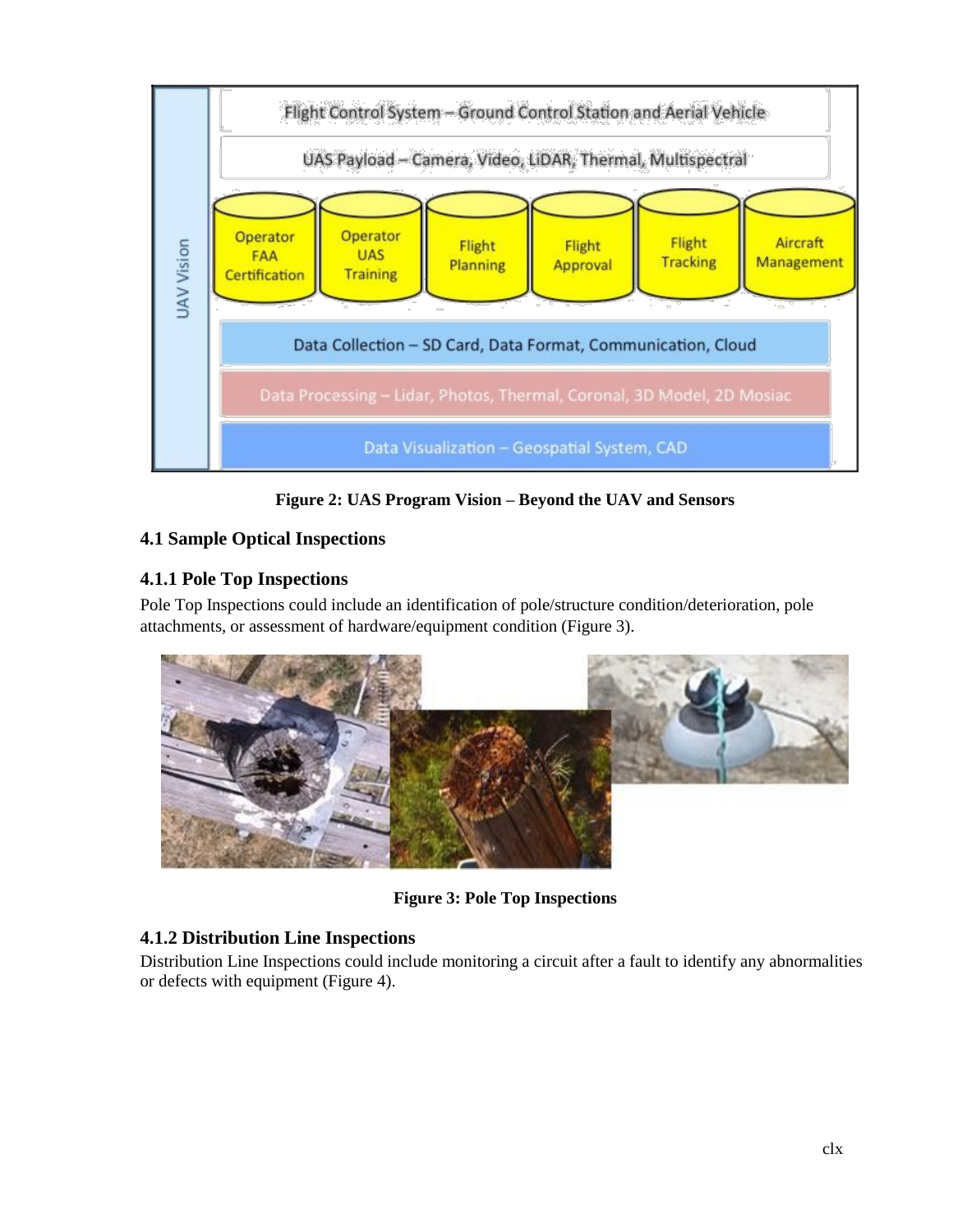

**Figure 4: Distribution Line Inspection**

# **4.1.3 Land and Facility Inspections**

Land and facility inspections could include a review of a flood area or a rooftop survey of facility assets (Figure 5).



**Figure 5: Land and Facility Inspections**

## **4.1.4 Infrared Inspections**

An example of an infrared inspection could be a review of hot spots within a substation. The technology identifies the areas in the substation that could potentially need to be replaced (Figure 6).



**Figure 6: Infrared Substation Inspection**

## **4.2 Light Detection and Ranging (LIDAR) Inspections**

LIDAR is a surveying technology that measures distance by illuminating a target with a laser light. An example is shown in Figure 7.